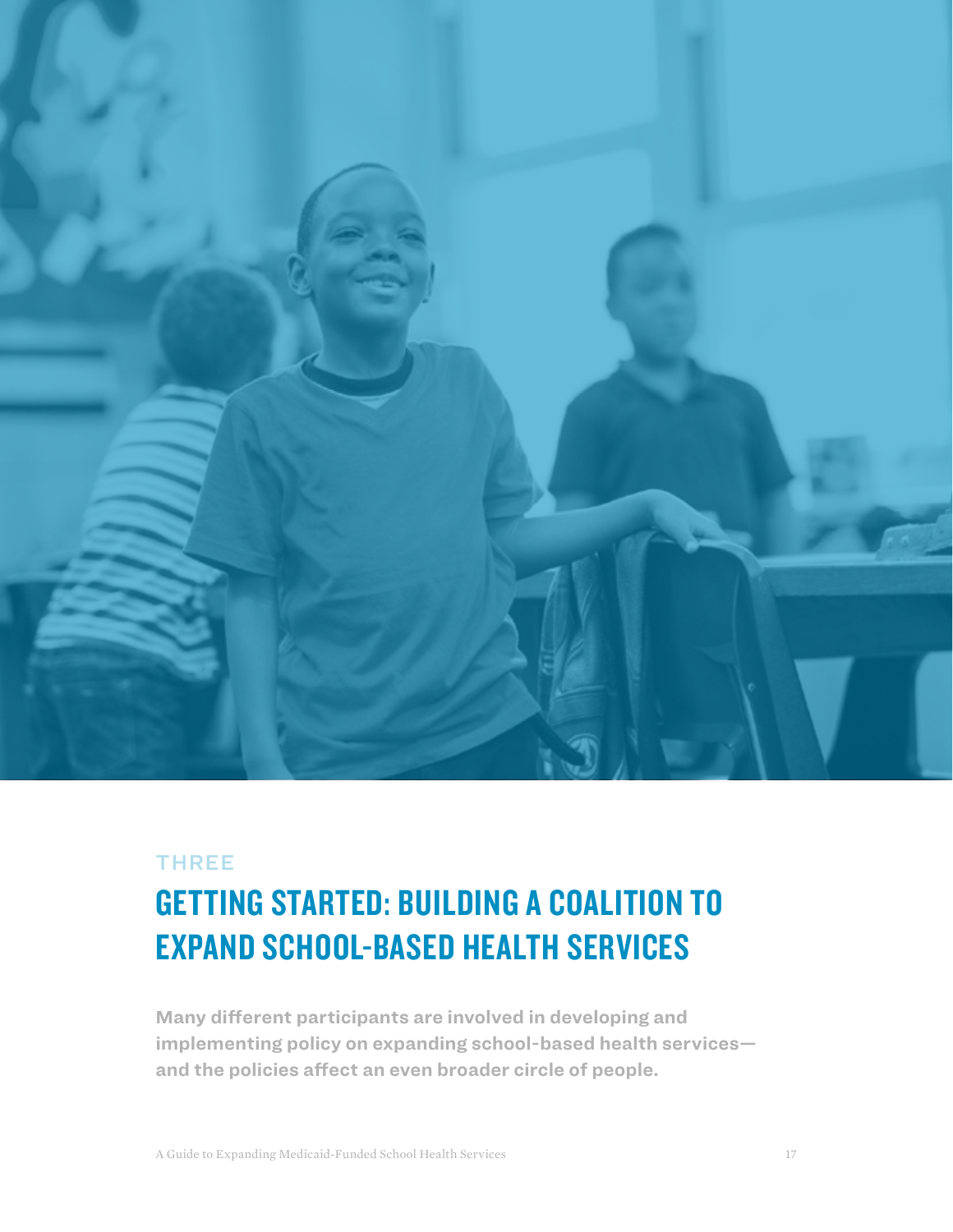School-based Medicaid has wide implications that affect everyone from policymakers and healthcare providers to administrators and students. Given this, it is important to be as inclusive as possible when considering policy changes. Encourage all stakeholders to make their voices heard, and give everyone the opportunity to address concerns. A broad coalition—including state and local health and education decision-makers, as well as parents, advocates and funders—is essential to expand school-based health services effectively. Together, multiple participants can build a strong school-based Medicaid coalition to support shared goals.

# WHO DOES SCHOOL-BASED MEDICAID IMPACT?

School-based Medicaid affects individuals and agencies at every level:

- · Students and families eligible to receive health services
- · Teachers whose students may have health needs that interfere with their attendance and learning potential
- · Superintendents who may be able to access much-needed, available funds to expand health services
- · School district legal departments that must work out consent agreements and contracts
- · School-based and community-based service providers
- · Local public health departments and behavioral health centers that can help target services to meet student health needs
- · Local and state healthcare systems and provider networks
- · State public health agencies that allocate funding and resources
- · State education departments, including multiple programs that work on student health
- · State Medicaid agencies, including eligibility and benefit departments, as well as contracting, managed care, and other programs
- · State legislatures and governors who manage state budgets

Are these partners already involved in your coalition?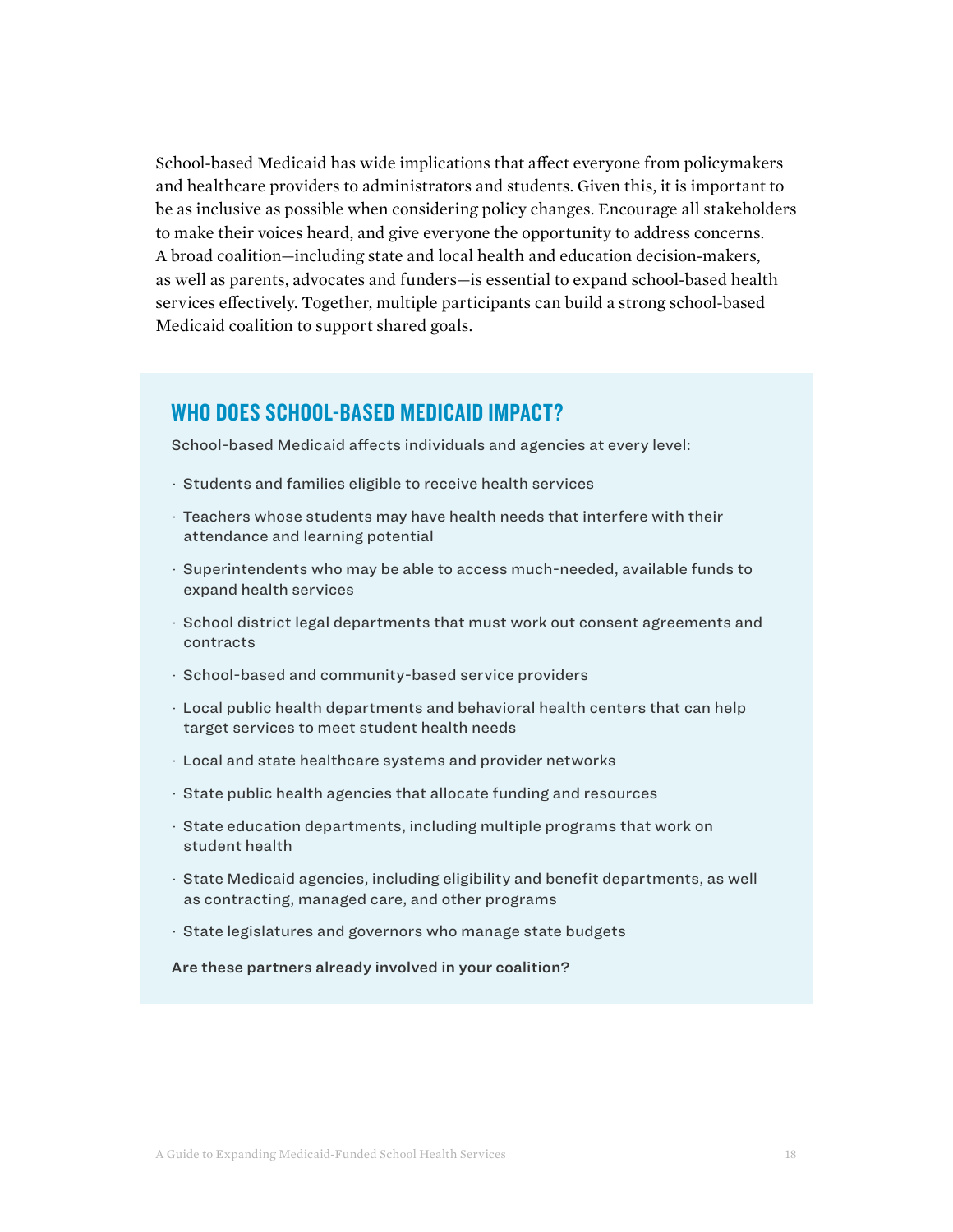## **Building the Core**

Building support at the state and local levels will help ensure the success of efforts to change a state Medicaid plan or state laws related to school health services. It is important to identify decision-makers in state government who care about both health and education outcomes, including state legislators, the governor's office, and representatives from the various health, mental health, and alcohol and substance use agencies. These individuals can play an important role in building broad support for policy implementation and also have significant influence on state budget matters.

To begin this work, identify the key health and education decision-makers along with agency staff who work on these issues day-to-day and people who can make decisions on behalf of their agency. This includes:

State Medicaid Agencies: Medicaid director or deputy director

Depending on the direction of the coalition's policy goals, the group may want to engage staff with expertise in issues such as benefits and coverage, managed care contracting, school-based Medicaid programs, the claiming/reimbursement process for schools, and the process of credentialing schools and school-based providers for Medicaid. It is also important to include Medicaid's legal counsel for questions on medical necessity, consent, data sharing and documentation.

State Education Agencies (SEAs): Chief state school officer or a key deputy Additional staff to engage might include those who oversee the school-based Medicaid program, special education and efforts to advance safe and supportive school environments, and staff members who oversee school health grant programming, including the Centers for Disease Control and Prevention 1801 grants and Project AWARE grants. It is also important to include the state education agency's legal counsel for questions related to data sharing and contracting.

Local Educational Agencies (LEAs): District superintendent (or deputy), school board members, district budget director or legal counsel Other partners might include special education directors, LEA billing specialists, school nurses, speech therapists, occupational therapists, physical therapists and other school-based providers, as well as the unions representing in-school staff.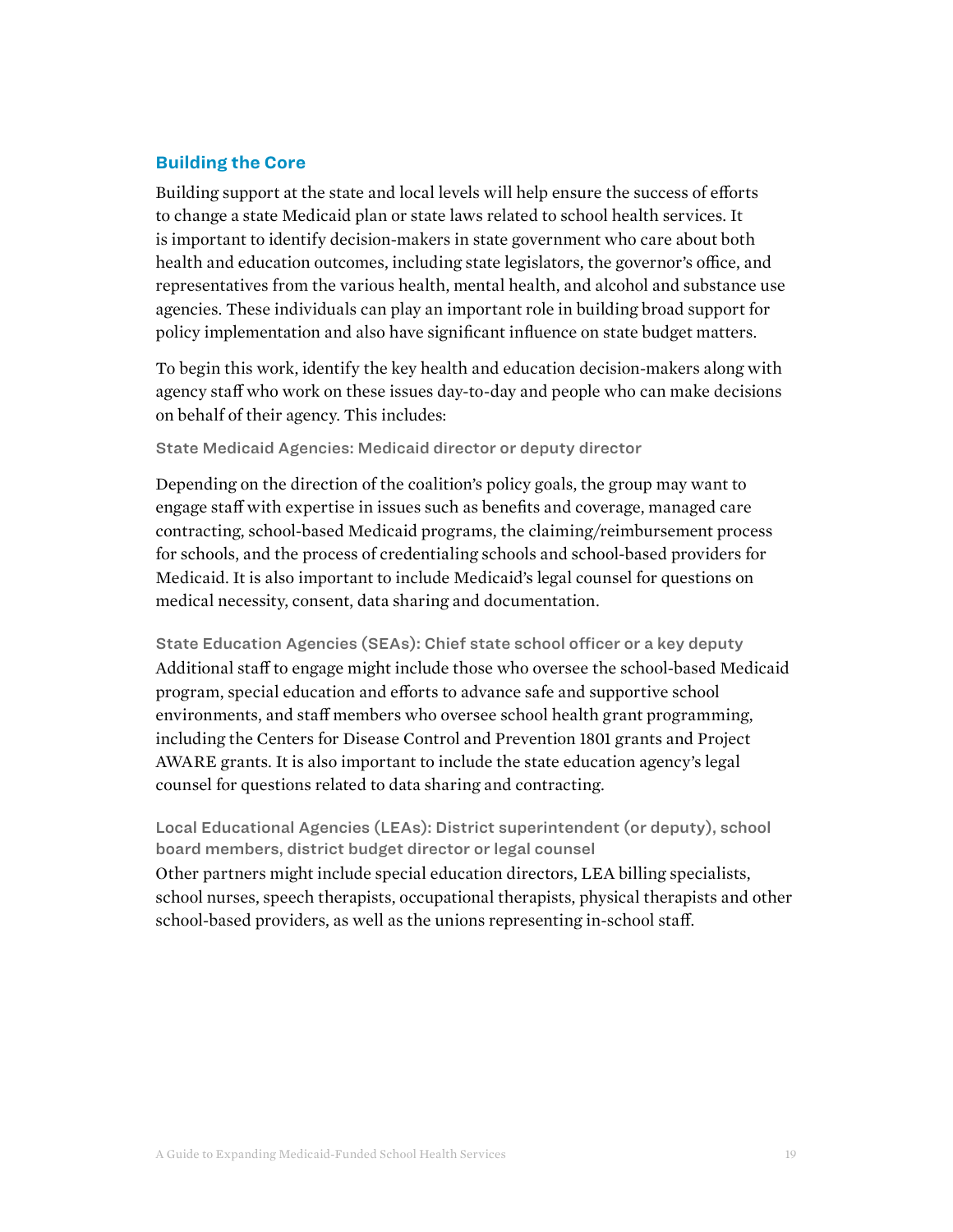It is also important to acknowledge the role of state public health department employees who have experience in state and local prevention, health promotion and needs assessment. Public health departments have played a key role in testing and surveillance during the COVID-19 pandemic. This has been an invaluable support to schools during the immediate crisis – and partnerships can extend into the future.

## **Building Broad Support**

The core group cannot do this alone. Many other partners belong at the organizing table and bring tremendous value to the process. The chart on page 21 can help you decide which stakeholders can help your group address its most pressing issues. Some possibilities include:

#### State Stakeholder Organizations

State stakeholder organizations—such as state chapters of teachers' unions, state associations of school business officials, parent-teacher associations, primary care organizations and associations for school-based health centers—can play an important role in supporting state-level changes that are needed to expand and implement changes in school-based Medicaid.

State provider organizations—including state associations of school nurses, speechlanguage pathologists, occupational therapists and physical therapists—are essential participants as well. In addition, these organizations can play an important role in spreading the word about changes in school-based Medicaid policy and building onthe-ground support for implementation.

#### Local Agencies

At the local level, the mayor's office may be interested in discussing the importance of increasing access to school health services and the opportunity at hand. In addition, city council members can serve as important advocates for implementing this change, especially if the schools in the area they serve stand to benefit from increased access to school health services.

The local public health department is uniquely positioned to leverage public health data linking the top two to three health conditions from the State Health Improvement Plan (SHIP) to the delivery of Medicaid services in school settings.<sup>9</sup> Key allies could also include local health providers, local United Ways, and other local advocacy and social service organizations.

*<sup>9.</sup> Developing a State Health Improvement Plan: Guidance and Resources, Association of State and Territorial Health Officials (June 2015): http://www.astho.org/Accreditation-and-Performance/Developing-a-State-Health-Improvement-Plan-Guidance-and-Resources/Home/*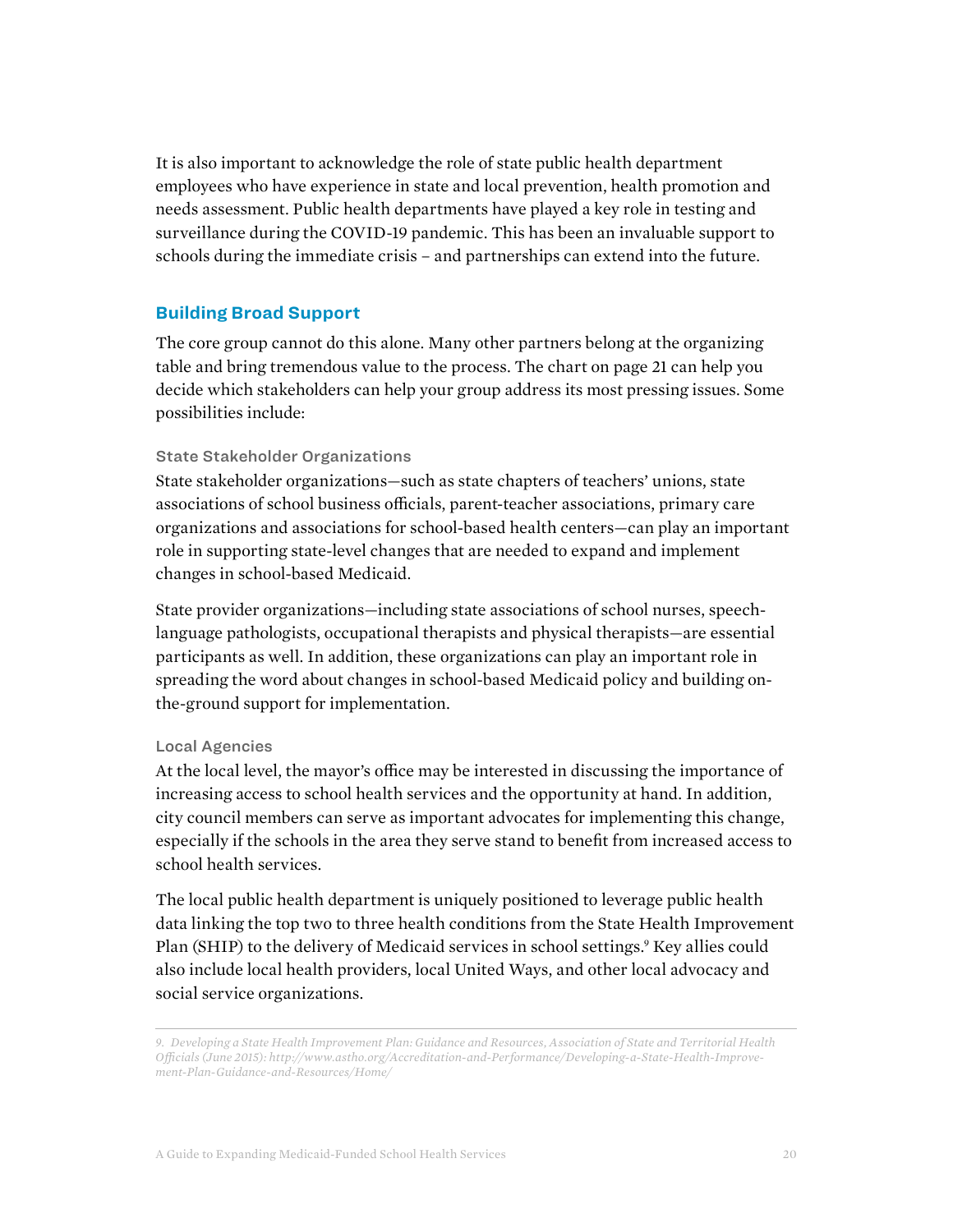#### Advocates

State and local advocates bring the perspective of the community and the students and families to the table. Their involvement ensures active consumer engagement and a transparent process along the way.

National advocacy organizations are excellent sources of data, best practices and support for states. While national organizations are not likely to be a member of any state-based organizing table, engaging with one or more of these organizations can add depth and support—and a national perspective—to the work of the state team.

# ADVOCATING FOR EXPANSION OF SCHOOL MEDICAID IN ILLINOIS

Healthy Schools Campaign led an advocacy effort in Illinois to expand the state's school Medicaid program. While Illinois school districts were able to bill Medicaid for health services included in students' IEPs, a Medicaid state plan amendment (SPA) was needed to expand the state's school Medicaid program to include all Medicaid-eligible services delivered to all students enrolled in Medicaid.

This required the Illinois Department of Healthcare and Family Services (the state's Medicaid agency) to prepare and submit the SPA to CMS. While the state was interested in the opportunity, competing priorities and changes in staffing delayed Illinois' work to move forward with expanding the program.

Healthy Schools Campaign worked with advocates across the state to urge the state's Medicaid agency to move forward. This work included sending [a](http://bit.ly/pritzker-expand-school-health-services)  [letter to Governor Pritzker](http://bit.ly/pritzker-expand-school-health-services) signed by more than 50 health service providers, hospitals, and health and education advocacy, philanthropy and communitybased organizations; developing a [social media toolkit](https://docs.google.com/document/d/1PyBDwTaW73_BvxDDKIQ8QNUGInROa4CFBXkA3BvXWeg/edit#) to provide partners with messages to promote the opportunity; and issuing a [policy brief](https://healthyschoolscampaign.org/resources/single/how-illinois-can-leverage-medicaid-funds-to-expand-school-health-services/) detailing the opportunity for Illinois stakeholders. Additional details about HSC's efforts in Illinois are available at: [https://healthyschoolscampaign.org/medicaid](https://healthyschoolscampaign.org/medicaid-expansion-for-school-health)[expansion-for-school-health](https://healthyschoolscampaign.org/medicaid-expansion-for-school-health)

As a result of this work, the state's Medicaid agency moved forward in 2021 with submitting a SPA expanding the state's school Medicaid program to include all medically necessary services delivered to all Medicaid-enrolled students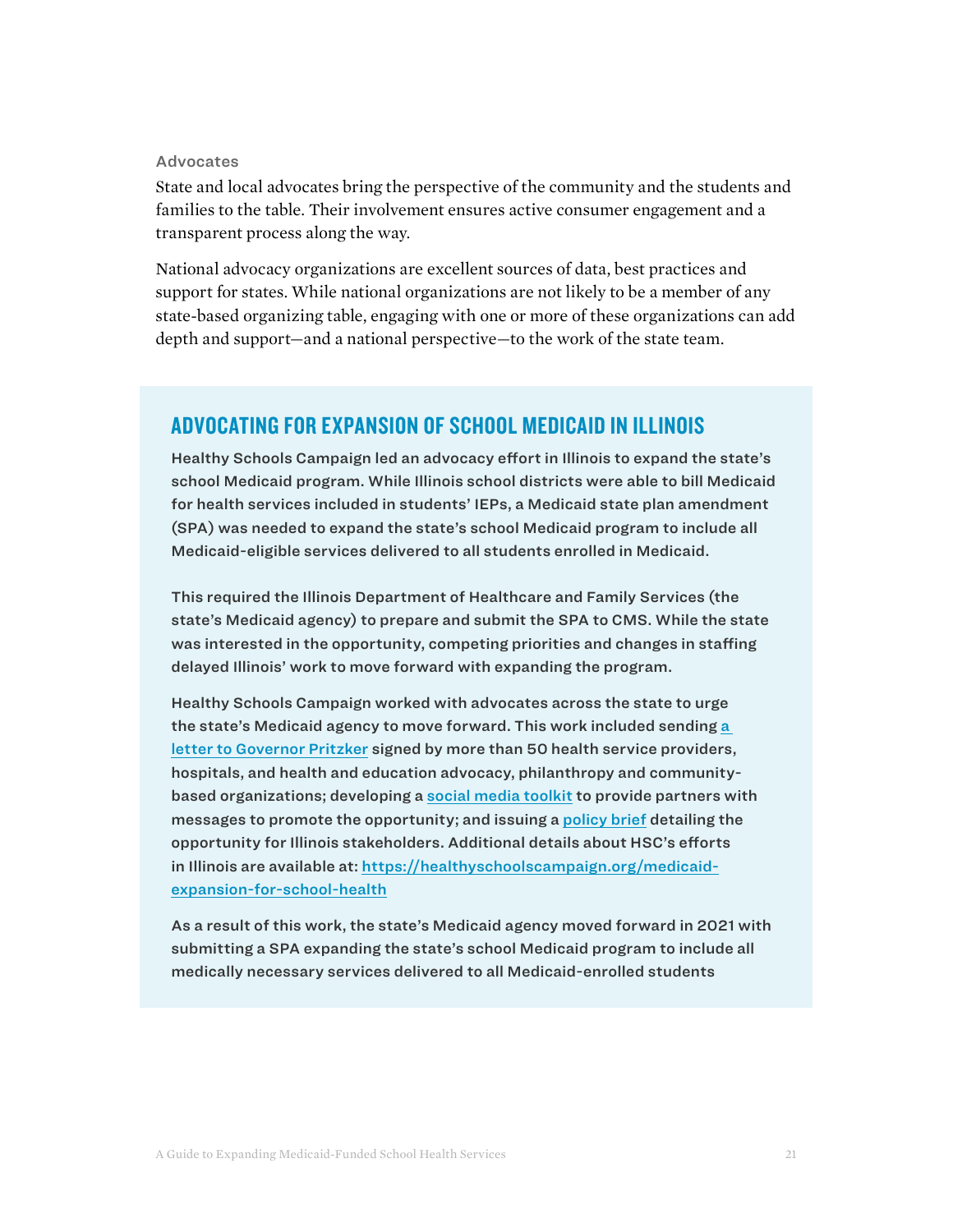#### Health Providers and Insurers

Including health providers, local hospitals, pediatricians and managed care organizations in initial conversations can help ensure their support for this work as well as leverage the expertise and resources they bring to the table.

#### Funders

Many state-level funders, especially those who sit at the intersection of health and education, are well poised to support—and, in some instances, catalyze—a robust coalition in support of school-based Medicaid.

| If your core policy questions<br>include                               | <b>Make sure to include</b>                                                                                                                                                                                                                                                                                                              |
|------------------------------------------------------------------------|------------------------------------------------------------------------------------------------------------------------------------------------------------------------------------------------------------------------------------------------------------------------------------------------------------------------------------------|
| <b>Financing school-based Medicaid</b><br>services                     | · Medicaid department<br>$\cdot$ State education agency<br>· LEA and superintendents<br>· Managed care organizations<br>· Provider organizations                                                                                                                                                                                         |
| <b>Expanding Medicaid under the CMS</b><br>"free care" policy reversal | · Medicaid department staff with<br>experience in submitting Medicaid<br>SPAs<br>· Medicaid staff with experience in<br>coverage<br>· State education department and<br>local LEA staff who have knowledge<br>of the various health-related services<br>available to students served by the<br>school<br>· Parent/advocacy organizations |
| Untangling privacy or parental consent                                 | · Legal counsel<br>$·$ LEA<br>· Parent organizations<br>· Children's advocacy organizations<br>· State Department of Education<br>· Medicaid department staff                                                                                                                                                                            |

# WHO SHOULD BE AT THE TABLE?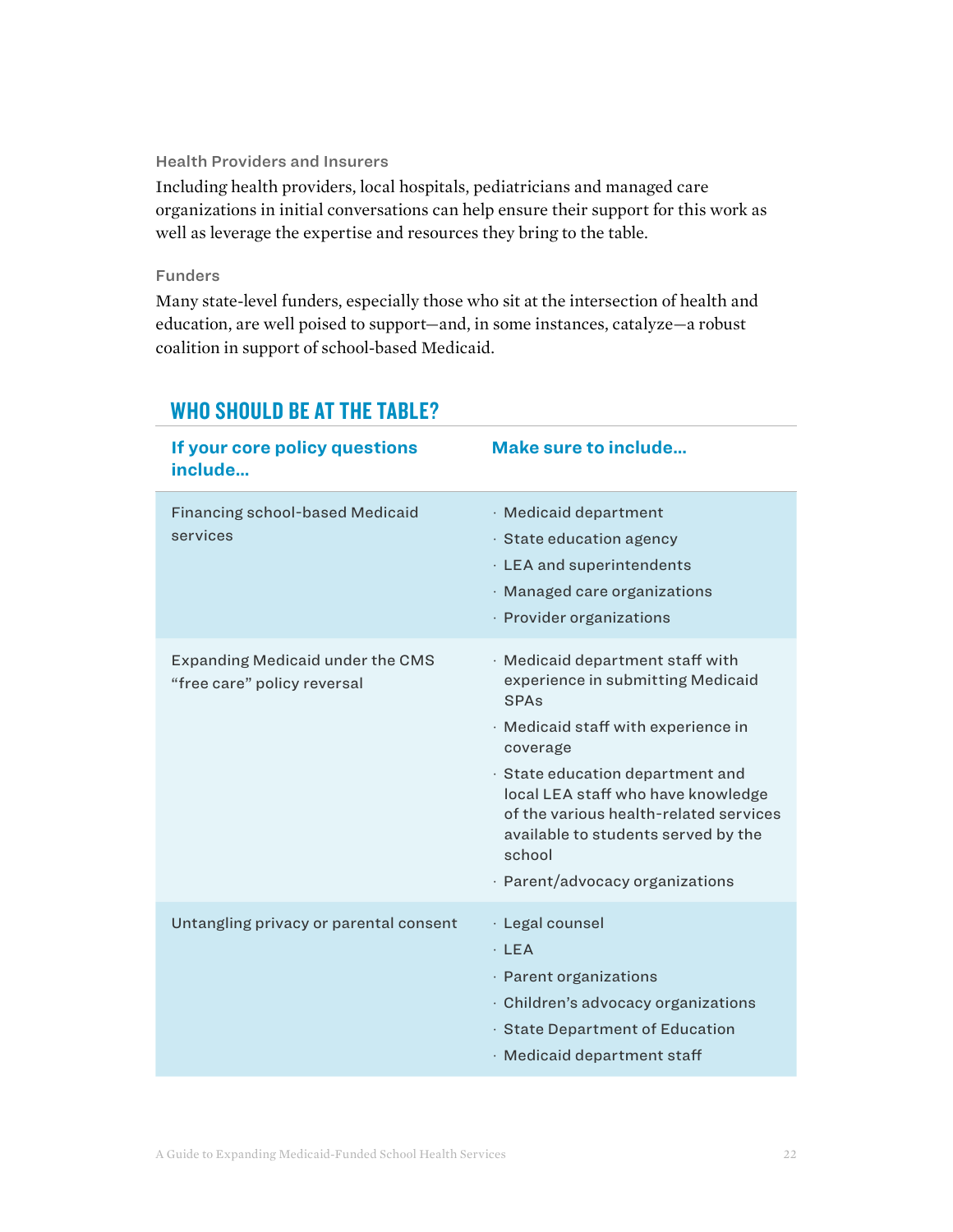| If your core policy questions<br>include              | Make sure to include                                                                                                                                                        |
|-------------------------------------------------------|-----------------------------------------------------------------------------------------------------------------------------------------------------------------------------|
| The role of managed care                              | · Medicaid department staff who<br>handle managed care<br>$\cdot$ Representatives of managed care<br>organizations<br>· LEA claiming/reimbursement<br>departments           |
| Credentialing                                         | · Provider organizations<br>$\cdot$ Key state education agency and<br>department of Medicaid staff who<br>work on credentialing and licensing<br>providers                  |
| COVID-19 testing, contact tracing and<br>surveillance | $\cdot$ Public health department<br>· School nurse and/or state school<br>nurse consultant<br>· State Medicaid reimbursement staff<br>$\cdot$ LEA staff and superintendents |

## **Building a Common Language**

To successfully engage partners, consider developing materials and resources that explain the program. The [Indiana Department of Education,](https://www.in.gov/doe/students/special-education/school-medicaid-claiming/) for example, has great resources available in English and Spanish that provide a good grounding in schoolbased Medicaid. These types of resources are particularly useful during the initial education and outreach to potential partners.

In addition, each partner comes to the organizing table with their own objectives, background knowledge and vocabulary. It's important, therefore, to clearly articulate the goals of the collaboration. To do that, each partner needs to understand specifically why each stakeholder supports the goal. Because of the differences in experiences and disciplines, it can sometimes feel like different partners are speaking an entirely different language.

For example, what healthcare stakeholders call measuring unmet need, education partners may call comprehensive needs assessment. In both cases, the purpose is the same: identify gaps where individuals are not receiving the services they need to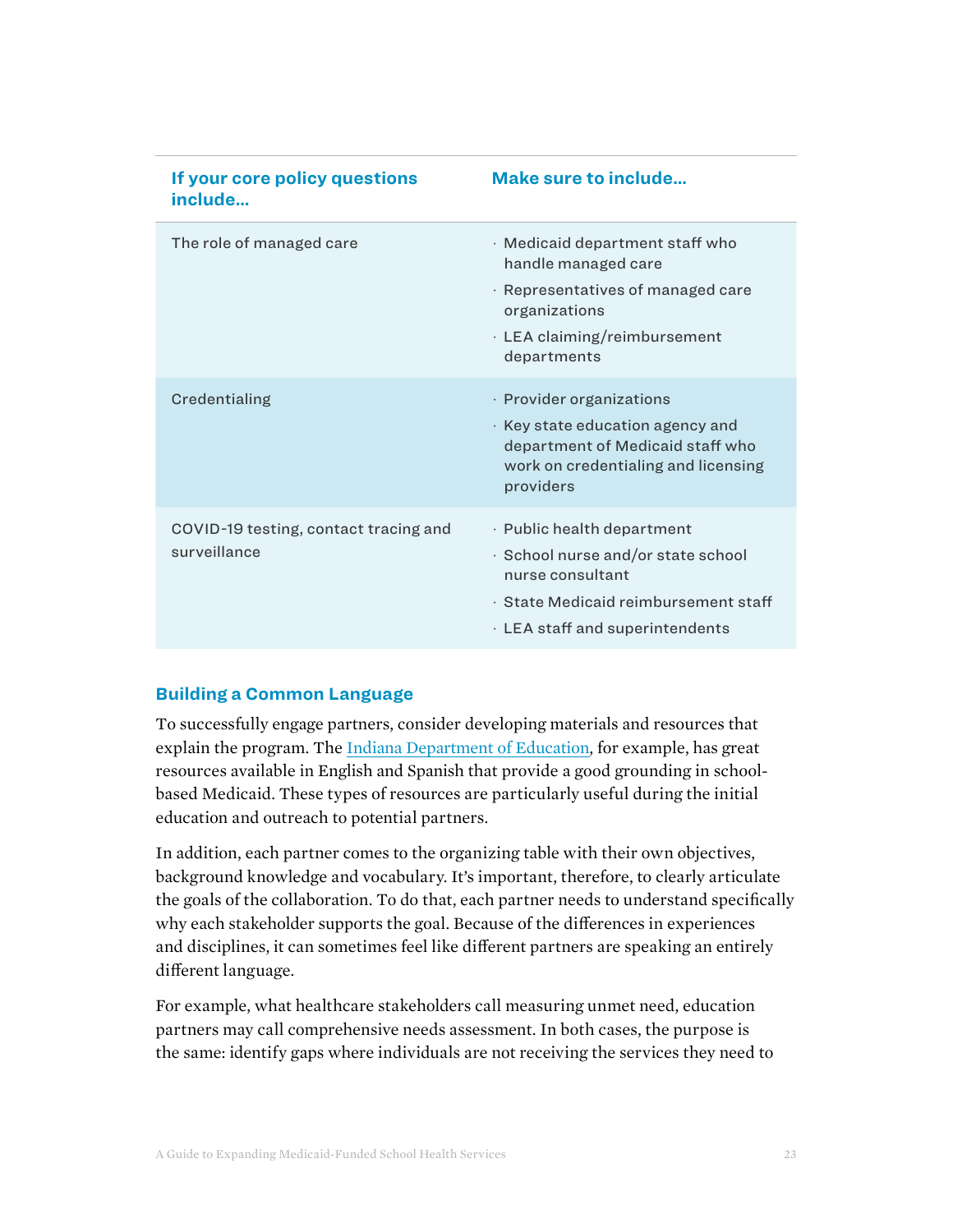improve their health. Same goal—different words and different processes.

Another example is that education partners will refer to specialized instructional support personnel when talking about the providers who deliver services in schools, whereas service providers are called Medicaid-enrolled providers on the Medicaid and healthcare side.

To advance a shared agenda, it is important to understand each discipline's language and priorities. It is critical to have participants who can act as interpreters, ensuring that partners understand one another.

## **Convening the Team: Best Practices**

#### Regular, Effective Meetings

Regular meetings are essential to advancing a work plan and to building trust among stakeholders. Not only do meetings encourage interpersonal communication, but they are the most effective way to share information, provide updates and make shared decisions.

Experience suggests that periodic in-person meetings provide a strong foundation for advancing shared policy. Phone or video meetings also provide an opportunity for shared communication and can help bridge physical distances. Scheduled in advance, a regular meeting schedule can also serve as a deadline mechanism for individuals to complete their work.

A convener is key to making meetings work. A school-based Medicaid coalition could be convened by any stakeholder. In some cases, an external stakeholder (like a funder) may be an appropriate convener who can arrange logistics and provide financial support for regular meetings. In other cases, it may make more sense for the convener to be someone within a state agency who is tasked with advancing this work for the state.

To enhance the effectiveness of the meeting, clear goals for each meeting should be established with concrete next steps. For purposes of accountability, all deliverables should have owners and target dates attached to them.

### A Shared Work Plan

A shared work plan (or action plan) may provide stability and accountability in reaching shared goals. In addition to articulating the objectives, a work plan will list the steps that each partner will take, consider possible barriers and provide a clear timeline. A work plan provides a journey map for getting from point A to point B.